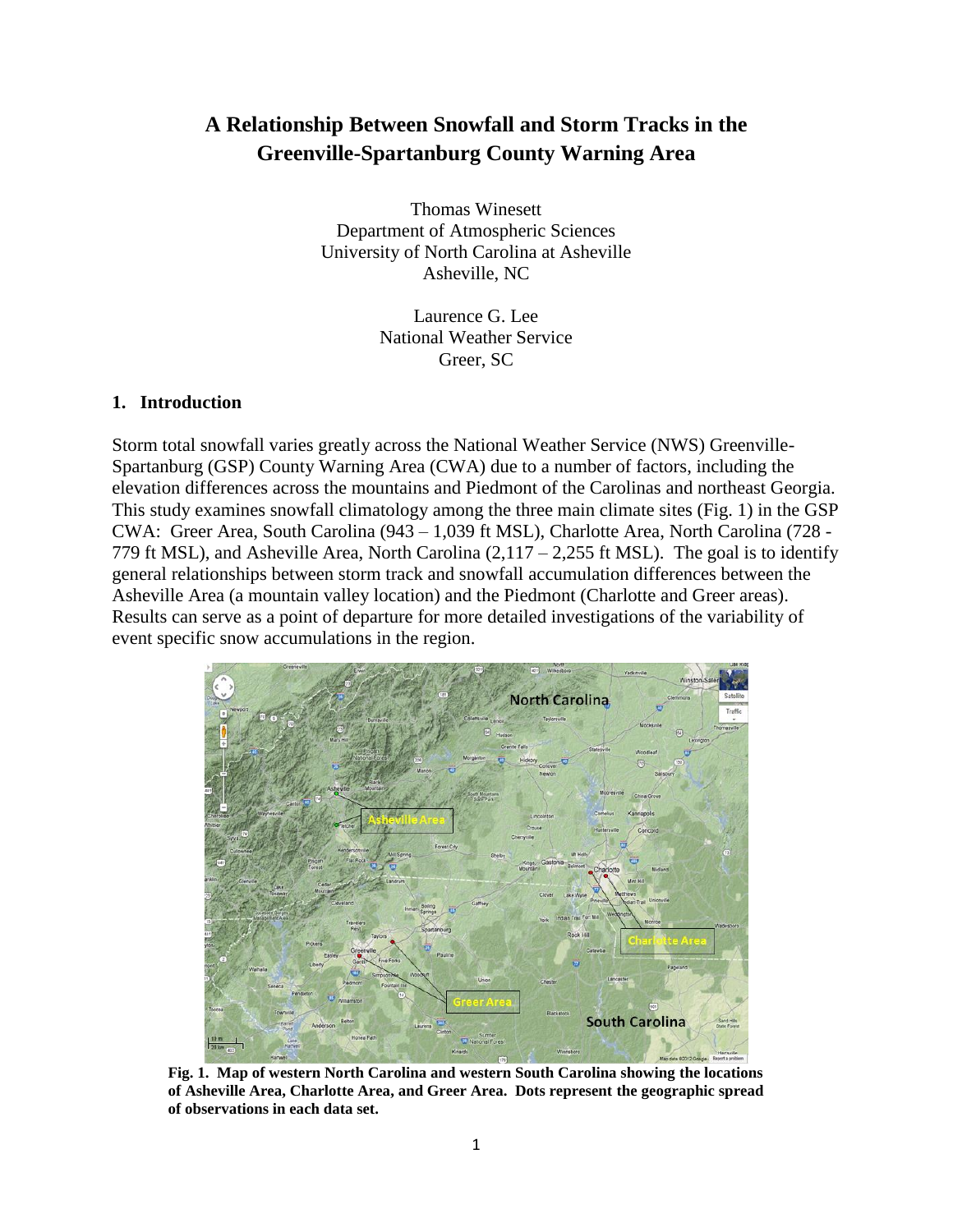## **2. Data Collection and Assessment**

The xmACIS<sup>1</sup> threaded climatological record for each of the three observation sites was queried. The threaded data consisted of a combination of historical station records from the same general area that were linked to provide a more lengthy climatology than was available from a single station. Record keeping began in the Asheville, Charlotte, and Greer areas in 1869, 1878, and 1884, respectively. Individual station records that form the thread for each site were available from the National Climatic Data Center (NCDC).

Daily snowfall at each of the three sites from the beginning of record through the winter of 2011- 2012 was inserted in a spreadsheet, sorted, and quality controlled. The quality of the data was determined by comparing the daily snowfall to data archived at the NCDC and original station climate records. A snowfall event was defined to be measurable snow that had a beginning and ending time on the same calendar day or measurable snow that fell continuously across midnight thus resulting in accumulation on consecutive days. A top ten list for each threaded data set was produced. A subset of the data was created to identify situations when at least two of the sites had measureable snow during the same event<sup>2</sup>. The list of snowfalls common to at least two of the sites revealed the interesting fact that there were a number of events during which one or both of the Piedmont locations (Charlotte and Greer areas) received more snow than the Asheville Area. Not surprisingly, there were also events during which the Asheville Area had more snow than the Piedmont locations.

The top ten lists were refined further to identify storms that resulted in an accumulation difference of three inches or more between the Asheville Area and at least one of the Piedmont areas. Events meeting that criterion exhibited noteworthy accumulation differences for the purpose of this study. Six storms did not meet the criterion, so they were removed from the list and replaced by the next storms that met the criterion. In this manner, noteworthy snowfall lists were created for the Asheville Area and the Charlotte and Greer areas (Tables 1 and 2).

Low pressure center tracks were plotted for each top ten noteworthy event that produced a snowfall maximum in the Asheville Area and a snowfall maximum at one or both of the Piedmont sites (Fig. 2). A second set of tracks was plotted for the events that fell in the original top ten but did not meet the noteworthy criterion (i.e., the snowfall difference between Asheville and the Piedmont locations was less than three inches; Fig. 3).

 $\overline{\phantom{a}}$  $^1$  xmACIS is a data query tool that allows National Weather Service offices access to climatological products in the Regional Climate Center database, Applied Climate Information System (Eggleston 2008).

 $^2$  NWS (and predecessor agency) cooperative observers typically used an observation day that did not extend from midnight to midnight (e.g., 7:00 am to 7:00 am). Thus, precisely determining the day on which snow occurred was sometimes difficult. The day of the event was considered to be the day on which the measurement was entered on the observation form.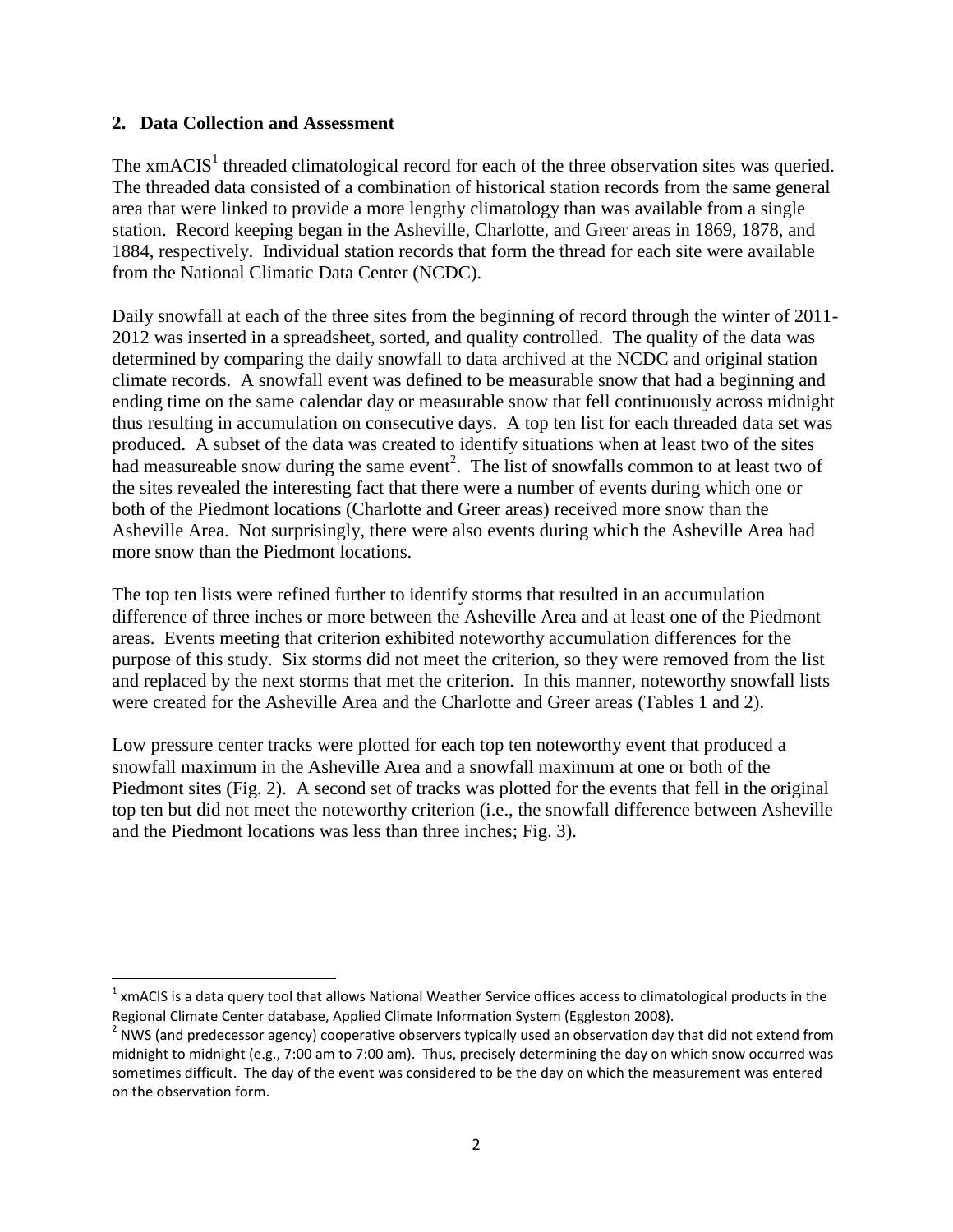| <b>Asheville Area Top Snowfall Events</b> |                               |                           |                |                 |
|-------------------------------------------|-------------------------------|---------------------------|----------------|-----------------|
| <b>Asheville Area</b><br>(in)             | <b>Charlotte Area</b><br>(in) | <b>Greer Area</b><br>(in) | <b>Dates</b>   | <b>Event ID</b> |
| 18.2                                      | 1.6                           | 9.8                       | 3/12-14/1993   | Α1              |
| 16.7                                      | т                             | 7.7                       | 1/26-28/1907   | А2              |
| 16.3                                      | 7.5                           | 11.4                      | 12/3/1971      | ΑЗ              |
| 16.0                                      | 2.9                           | 8.0                       | $3/2 - 3/1942$ | A4              |
| 15.8                                      | 13.2                          | 5.9                       | 2/15-17/1969   | А5              |
| 14.0                                      | 12.1                          | 12.0                      | 1/7/1988       | C1              |
| 13.0                                      | 2.7                           | 0.8                       | 1/29-30/2010   | A6              |
| 11.5                                      | 0.0                           | 0.3                       | 4/3/1987       | Α7              |
| 11.3                                      | 3.0                           | 4.7                       | $1/6 - 8/1996$ | Α8              |
| 11.0                                      | 7.6                           | 4.1                       | 3/9/1960       | А9              |
| 10.7                                      | 9.5                           | 5.2                       | $3/2 - 4/1960$ | C2              |
| 10.3                                      | 3.5                           | 4.2                       | 3/10-11/1926   | A10             |

TABLE 1. Top snowfall events ranked by accumulation for the Asheville Area. Events in red did not meet noteworthy criterion.

TABLE 2. Top snowfall events ranked by maximum snowfall at Piedmont (Charlotte Area and Greer Area) locations. Events in red did not meet noteworthy criterion.

| <b>Piedmont Area Top Snowfall Events</b> |                           |                              |                |                 |
|------------------------------------------|---------------------------|------------------------------|----------------|-----------------|
| <b>Charlotte Area</b><br>(in)            | <b>Greer Area</b><br>(in) | <b>Asheville Area</b><br>(m) | <b>Dates</b>   | <b>Event ID</b> |
| 17.4                                     | 15.0                      | 8.4                          | 2/14-18/1902   | B1              |
| 13.3                                     | 9.7                       | 7.1                          | $3/1 - 2/1927$ | <b>B2</b>       |
| 13.2                                     | 5.9                       | 15.8                         | 2/15-17/1969   | D1              |
| 13.2                                     | 8.3                       | 5.5                          | 2/26-27/2004   | B3              |
| 12.1                                     | 12.0                      | 14                           | 1/7/1988       | D <sub>2</sub>  |
| 11.0                                     | 10.5                      | 0.0                          | 12/2-3/1896    | <b>B4</b>       |
| 10.4                                     | 14.4                      | 9.0                          | 12/17/1930     | <b>B5</b>       |
| 10.3                                     | 9.3                       | 2.6                          | 3/24/1983      | <b>B6</b>       |
| 10.2                                     | 6.1                       | 5.5                          | 1/15-17/1965   | <b>B7</b>       |
| 10.0                                     | 8.2                       | 8.6                          | 2/18/1979      | D3              |
| 9.5                                      | 5.2                       | 10.7                         | $3/2 - 4/1960$ | D4              |
| 8.7                                      | 11.0                      | 5.0                          | 12/28-30/1935  | <b>B8</b>       |
| 8.5                                      | 3.0                       | 1.0                          | 1/23/2003      | B9              |
| 8.1                                      | 6.0                       | 3.6                          | 2/24-26/1914   | <b>B10</b>      |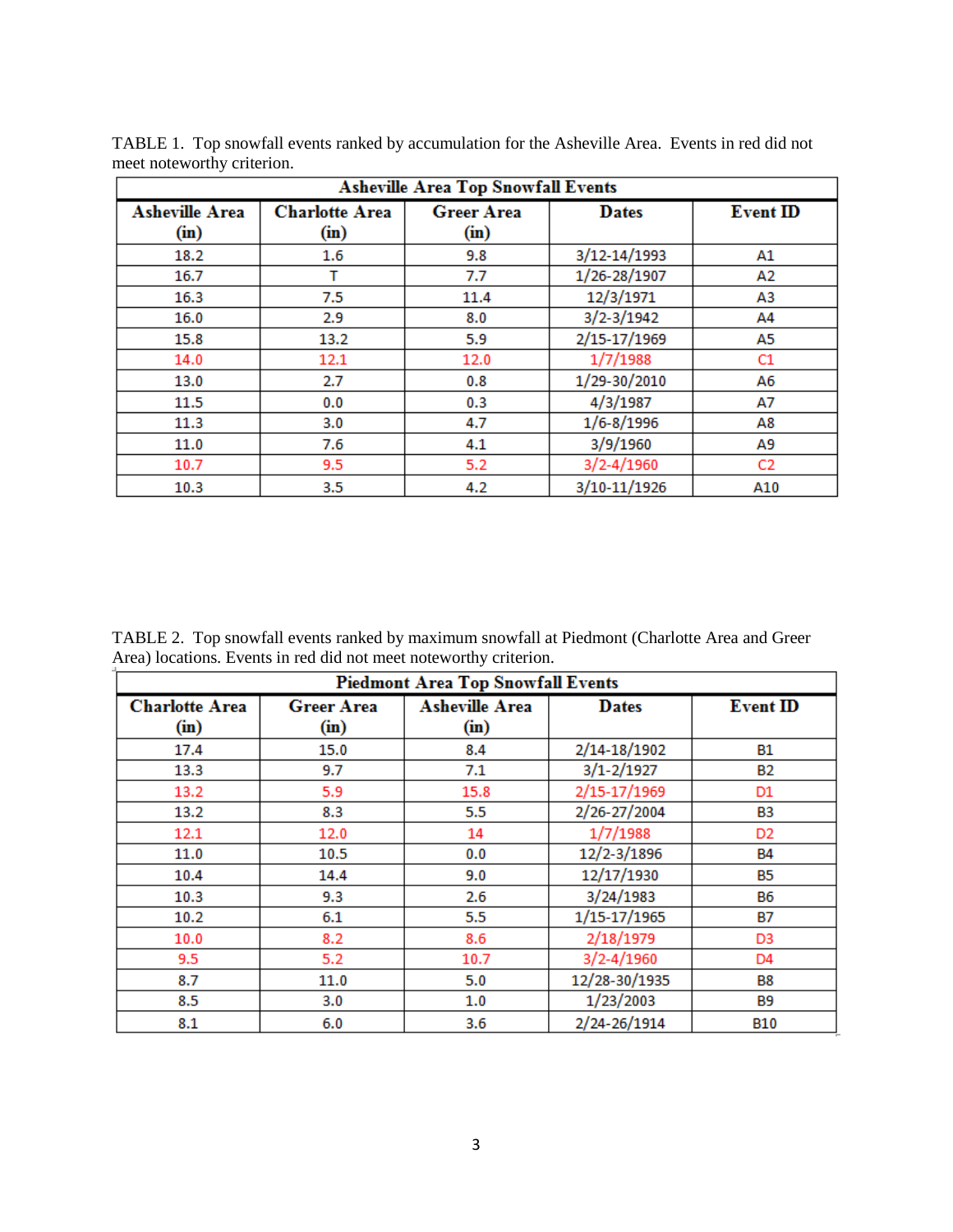# **3. Results**

The envelope of tracks contained two clusters that subjectively were associated with the two accumulation scenarios: 1) Greater snowfall in the Asheville Area, or 2) Greater snowfall in the Piedmont. Most of the tracks displayed characteristics of Miller "A" cyclogenesis (Miller 1946). Two of the events (9 March 1960 and 15-17 January 1965) were associated with an initial low near, or just west of, the Appalachians and subsequent secondary development along the coast, sometimes termed Miller "B" cyclogenesis (Miller 1946). In general, the tracks are similar to those associated with major snowstorms that affected the northeastern United States (Kocin and Uccellini 2004a,b).



**Fig. 2. Storm tracks for top ten noteworthy events in the Asheville Area (solid green and yellow lines) and at the Piedmont locations (solid red and white lines). Markers correspond to ID numbers in Tables 1 and 2. Line AB (light blue) defines the reference for measuring track distance from Asheville.**

Events that produced more snow in the Charlotte and Greer areas than in the Asheville Area exhibited tracks that extended from the northern Gulf of Mexico and southern Gulf Coast states across north Florida and extreme southern Georgia to the Atlantic coast. Thereafter, the tracks curved to the northeast roughly parallel to the coast. When the Asheville Area had greater snowfall, the tracks were further west, generally slightly inland, after turning to the northeast.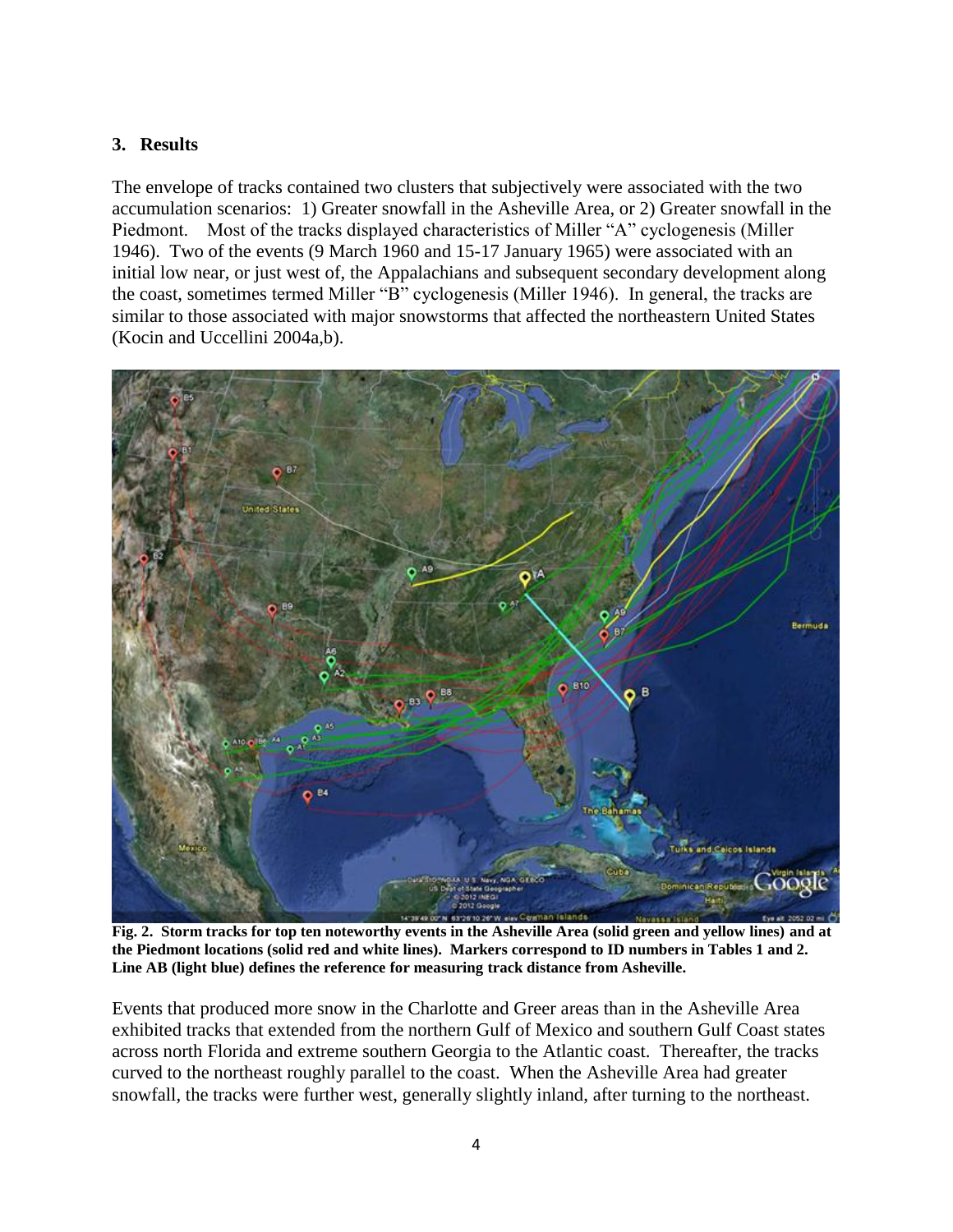Regardless of which site received more snow, cyclogenesis tended to originate in western portions of the Gulf of Mexico or along the Gulf Coast.

Proximity of the East Coast storm tracks to the GSP CWA was estimated by defining a line from Asheville through Charleston, South Carolina (Line AB). The distance of each track from Asheville when it intersected the line was calculated (Table 3). When the Asheville Area had at least three inches more snow than the Piedmont locations, the average distance from Asheville on Line AB was 209 miles. When the Piedmont locations had at least three inches more snow than Asheville, the distance from Asheville on Line AB was 352 miles.



**Fig. 3. Storm tracks for events not meeting noteworthy criterion in the Asheville Area (solid black lines) and at the Piedmont locations (solid purple lines). Line AB (light blue) provides the reference for measuring track distance from Asheville.**

During the study period, six storms resulted in accumulations that did not differ by three or more inches between the Asheville Area and at least one of the Piedmont locations. The average distances from Asheville on Line AB for the storm tracks that did not meet the noteworthy criterion at Asheville and at one or both of the Piedmont locations were 251 and 278 miles, respectively (Table 3).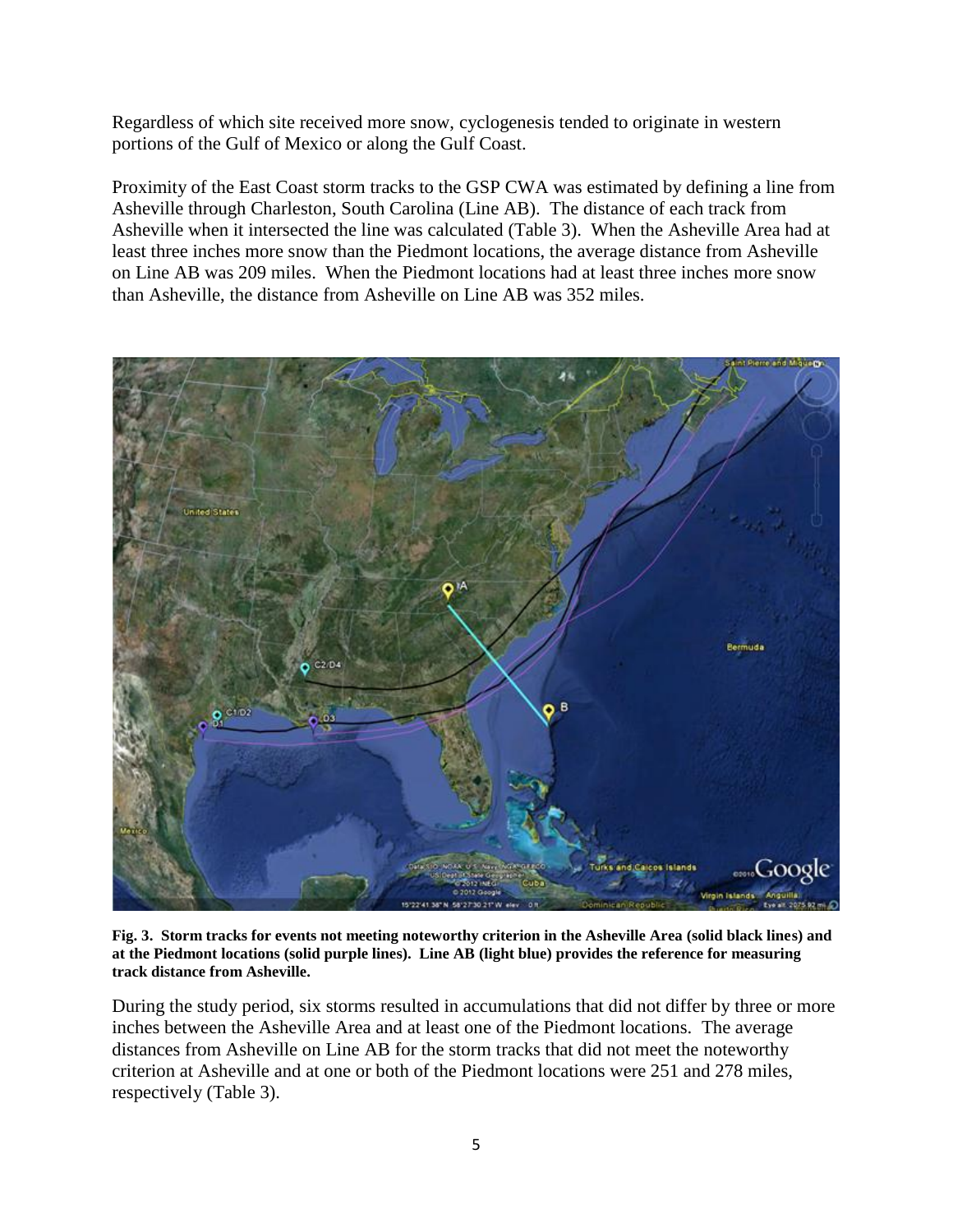TABLE 3. Storm track distance from Asheville for noteworthy events in the Asheville Area (A1 through A10) and in the Piedmont areas (B1 through B10). Non-noteworthy Asheville Area (C1 and C2) and Piedmont area events (D1 through D4) in red.

| <b>Storm Track Distance from Asheville</b> |                                        |                              |                                        |  |
|--------------------------------------------|----------------------------------------|------------------------------|----------------------------------------|--|
| <b>Noteworthy Events</b>                   |                                        | <b>Non-Noteworthy Events</b> |                                        |  |
| <b>Event ID</b>                            | <b>Distance from</b><br>Asheville (mi) | <b>Event ID</b>              | <b>Distance from</b><br>Asheville (mi) |  |
| A1                                         | 178                                    | C1                           | 306                                    |  |
| A <sub>2</sub>                             | 160                                    | C <sub>2</sub>               | 196                                    |  |
| A3                                         | 352                                    | C1C2                         | 251 (Average)                          |  |
| A4                                         | 159                                    | D1                           | 286                                    |  |
| A5                                         | 287                                    | D <sub>2</sub>               | 306                                    |  |
| А6                                         | 244                                    | D <sub>3</sub>               | 325                                    |  |
| А7                                         | 3                                      | D4                           | 196                                    |  |
| A8                                         | 257                                    | D1D4                         | 278 (Average)                          |  |
| Α9                                         | 258                                    |                              |                                        |  |
| A10                                        | 191                                    |                              |                                        |  |
| A1A10                                      | 209 (Average)                          |                              |                                        |  |
| <b>B1</b>                                  | 341                                    |                              |                                        |  |
| <b>B2</b>                                  | 271                                    |                              |                                        |  |
| B <sub>3</sub>                             | 463                                    |                              |                                        |  |
| <b>B4</b>                                  | 379                                    |                              |                                        |  |
| <b>B5</b>                                  | 434                                    |                              |                                        |  |
| <b>B6</b>                                  | 378                                    |                              |                                        |  |
| <b>B7</b>                                  | 302                                    |                              |                                        |  |
| <b>B8</b>                                  | 258                                    |                              |                                        |  |
| <b>B9</b>                                  | 332                                    |                              |                                        |  |
| <b>B10</b>                                 | 365                                    |                              |                                        |  |
| <b>B1B10</b>                               | 352 (Average)                          |                              |                                        |  |

#### **4. Summary**

Daily snow accumulations for the Asheville, Charlotte, and Greer areas were extracted from the threaded xmACIS database. The data extended from the beginning of record (Asheville Area, 1869; Charlotte Area, 1878; Greer Area, 1884) through the winter of 2011-2012. Event total snowfalls were derived from the daily snowfall observations at each site. Events during which snow was measured at more than one of the sites were identified. A noteworthy event was defined to be one characterized by a three inch or greater accumulation difference between the Asheville Area and at least one of the Piedmont locations (Charlotte and Greer areas).

Tracks of the low pressure systems that produced the top ten noteworthy snowfalls in the Asheville Area and in the Piedmont areas were plotted along with the tracks that did not meet the three inch criterion. The tracks indicated that all three sites received significant snowfall from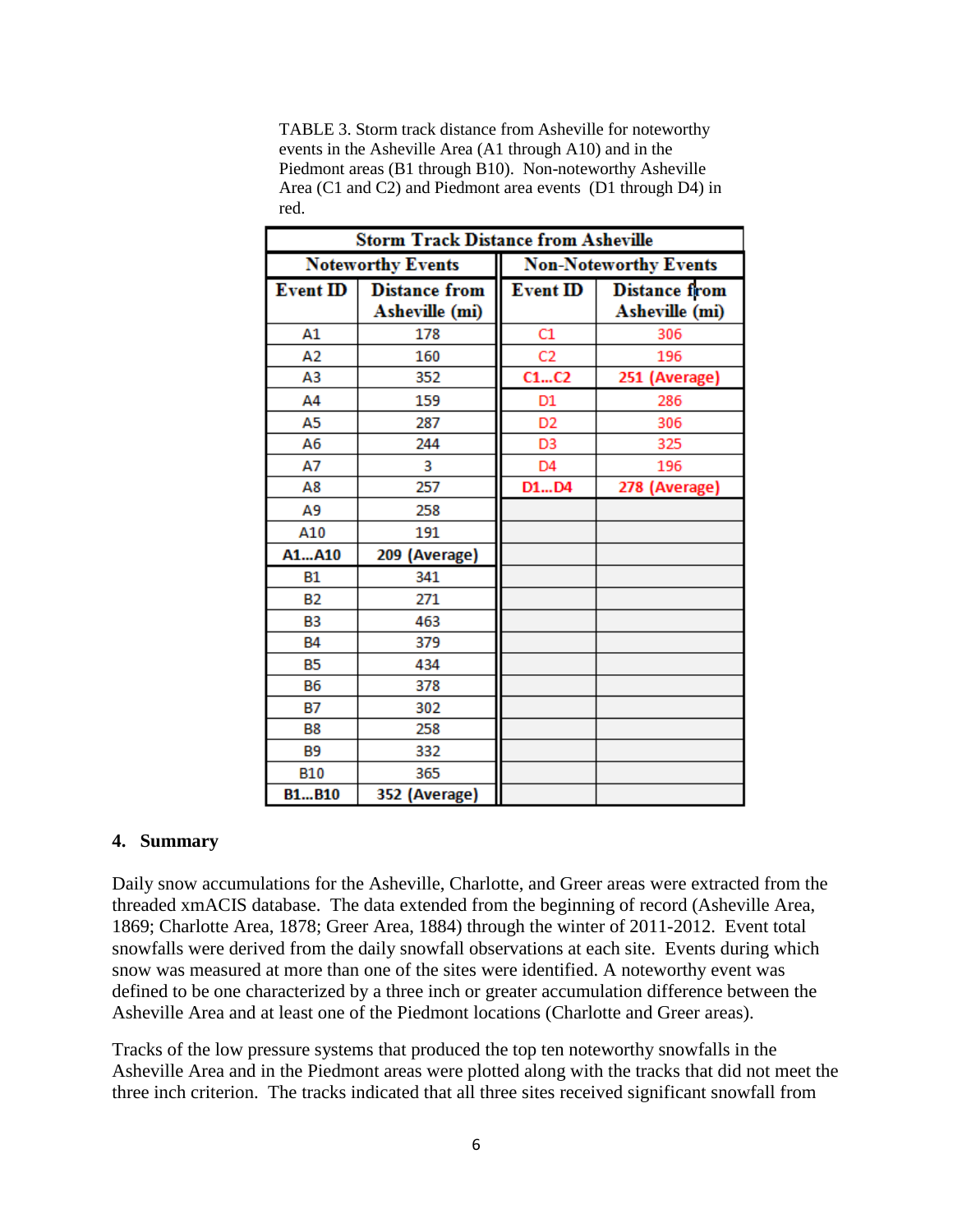low pressure centers that traveled from the Gulf Coast region to the Florida and Georgia coast where they curved to the northeast generally parallel to the East Coast. Although quite a bit of spread existed in the ensemble of tracks, low pressure systems that produced heavier snow in the Asheville Area tended to be slightly inland along the Atlantic coast. Tracks associated with heavy snow in the Greer and Charlotte areas were offshore after turning to the northeast.

This study evaluates only the relationship of storm track to snowfall occurrence and snow accumulation difference among the three primary climate stations in the WFO GSP CWA. Many other factors, such as elevation, also should be considered when assessing the variability of snow accumulation across the region during a particular event.

*Acknowledgments*. Zachary Hargrove assembled the Asheville Area daily snowfall database. Low pressure center tracks were extracted from NOAA/NWS/Hydrometeorological Prediction Center Daily Weather Maps and the U.S. Daily Weather Map Project at the following link: http://docs.lib.noaa.gov/rescue/dwm/data\_rescue\_daily\_weather\_maps.html. Patrick Moore provided a helpful review that improved the quality of the document.

## APPENDIX

## **Threaded Databases**

The threaded databases used in this study are the product of collaboration among NOAA's National Climatic Data Center, NOAA's National Weather Service, and the Northeast Regional Climate Center. Project information is available at: http://threadex.rcc-acis.org/.

| <b>Station Thread for Asheville Area, NC</b> |                         |  |
|----------------------------------------------|-------------------------|--|
| <b>Station Name</b>                          | <b>Period in Thread</b> |  |
| <b>Asheville Regional Airport</b>            | $09/1964$ to Present    |  |
| Asheville City                               | 01/1947 to 08/1964      |  |
| Asheville City (Climate Record Book)         | 08/1902 to 12/1946      |  |
| Asheville City                               | 08/1876 to 03/1902      |  |
| Asheville Aston                              | 03/1869 to 07/1876      |  |

| <b>Station Thread for Charlotte Area, NC</b> |                         |  |
|----------------------------------------------|-------------------------|--|
| <b>Station Name</b>                          | <b>Period in Thread</b> |  |
| Charlotte-Douglas International Airport      | $09/1948$ to Present    |  |
| <b>Charlotte City</b>                        | 01/1893 to 08/1948      |  |
| <b>Charlotte City (Climate Record Book)</b>  | 10/1878 to 12/1892      |  |

| <b>Station Thread for Greer Area, SC</b>  |                          |  |
|-------------------------------------------|--------------------------|--|
| <b>Station Name</b>                       | <b>Period in Thread</b>  |  |
| Greer Greenville-Spartanburg Airport      | $10/15/1962$ to Present  |  |
| Greenville Downtown Airport               | 12/11/1941 to 10/14/1962 |  |
| Greenville Downtown                       | 01/1930 to 12/10/1941    |  |
| Greenville Downtown (Climate Record Book) | 11/1917 to 12/1929       |  |
| Greenville Downtown                       | 04/1884 to 10/1917       |  |